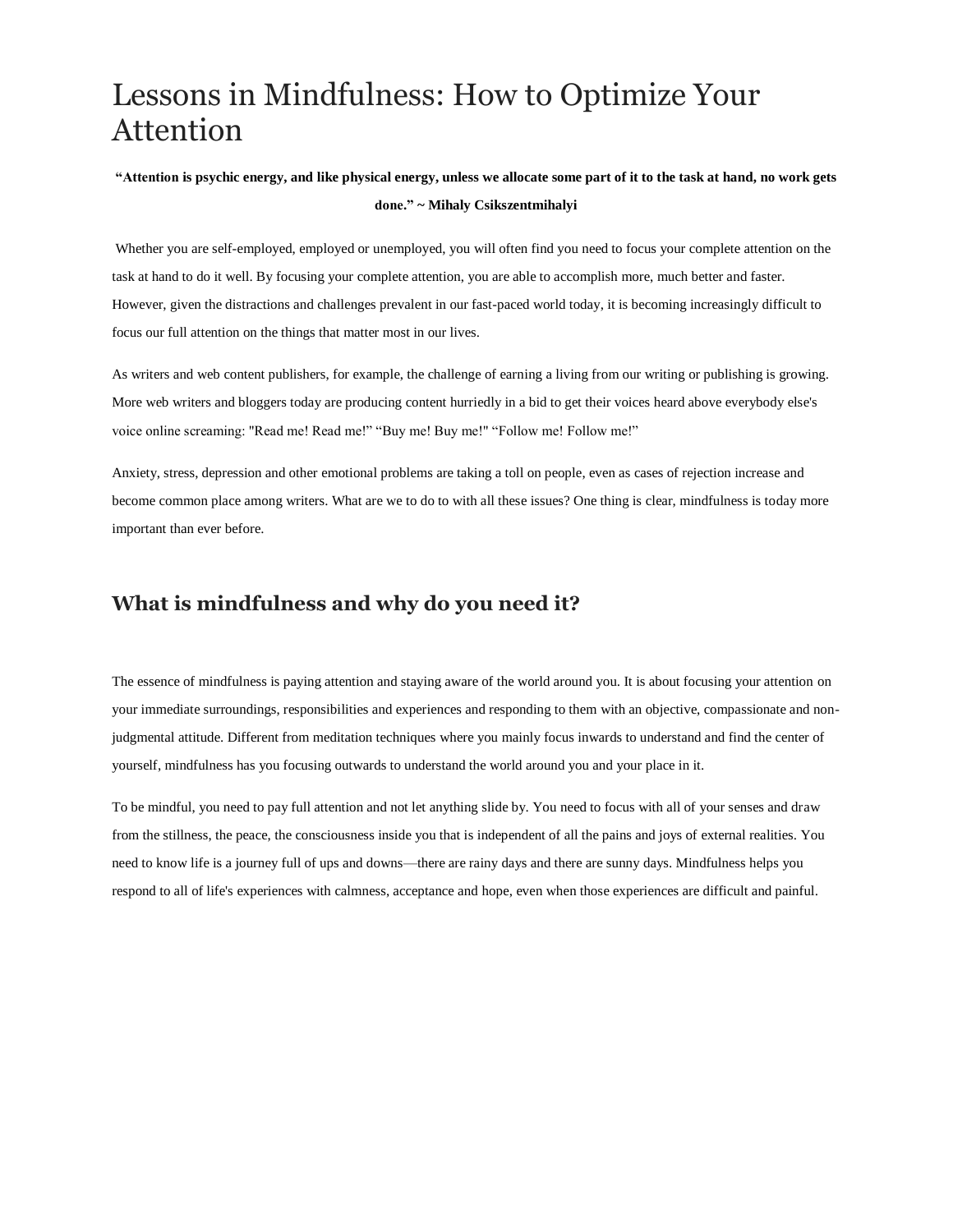## **Top tips for optimal attention and mindfulness**



Maria Konnikova in her New York Times bestselling book *[Mastermind:](http://www.amazon.com/gp/product/B008EKOSXS/ref=as_li_tl?ie=UTF8&camp=1789&creative=390957&creativeASIN=B008EKOSXS&linkCode=as2&tag=wsa0b-20&linkId=EWCAK5Q6TKL3B5UV) How to Think Like Sherlock Holmes* argues that, not unlike willpower and habit loops, attention is analogous to a muscle that can get strained, but can also be bolstered with training and purposeful repeat use.

Holmes himself says: "I consider that a man's brain originally is like a little empty attic, and you have to stock it with such furniture as you choose." He cautions tread carefully and mind how you use your brain. In other words, be aware and selective about your attention. Here are some tips to help you optimize your attention and practice mindfulness as a writer.

#### **1. Find a quiet place to work.**

Whether it is a dedicated home office, a corner of the library or a shade in the park, find a quiet, comfortably and distraction-free place to write. Dis-attach from your thoughts and logical worries and concentrate on the task at hand. This sharpens focus and helps you produce your best work.

# **2. Stick to a regular work routine.**

There is power in routines. When you set and take time (usually up to three weeks) to establish a consistent work pattern or routine, the force of habit kicks in and your brain begins to automatically get into work mode in your designated work hours. Find out what time of day you are at the height of your brain power and creativity (for morning people it's usually before noon), and set that time for writing. If you're a night owl, set evenings for writing. Establishing a consistent work routine helps you get "into the groove," beat procrastination and focus your attention better.

#### **3. Dress the part.**

Many home workers take pride in being able to work in their pajamas and robe all day, but wearing a business shirt or skirt beforehand is a powerful way to psychologically prepare your mind for work. Dress as you would for a real job (perhaps a casual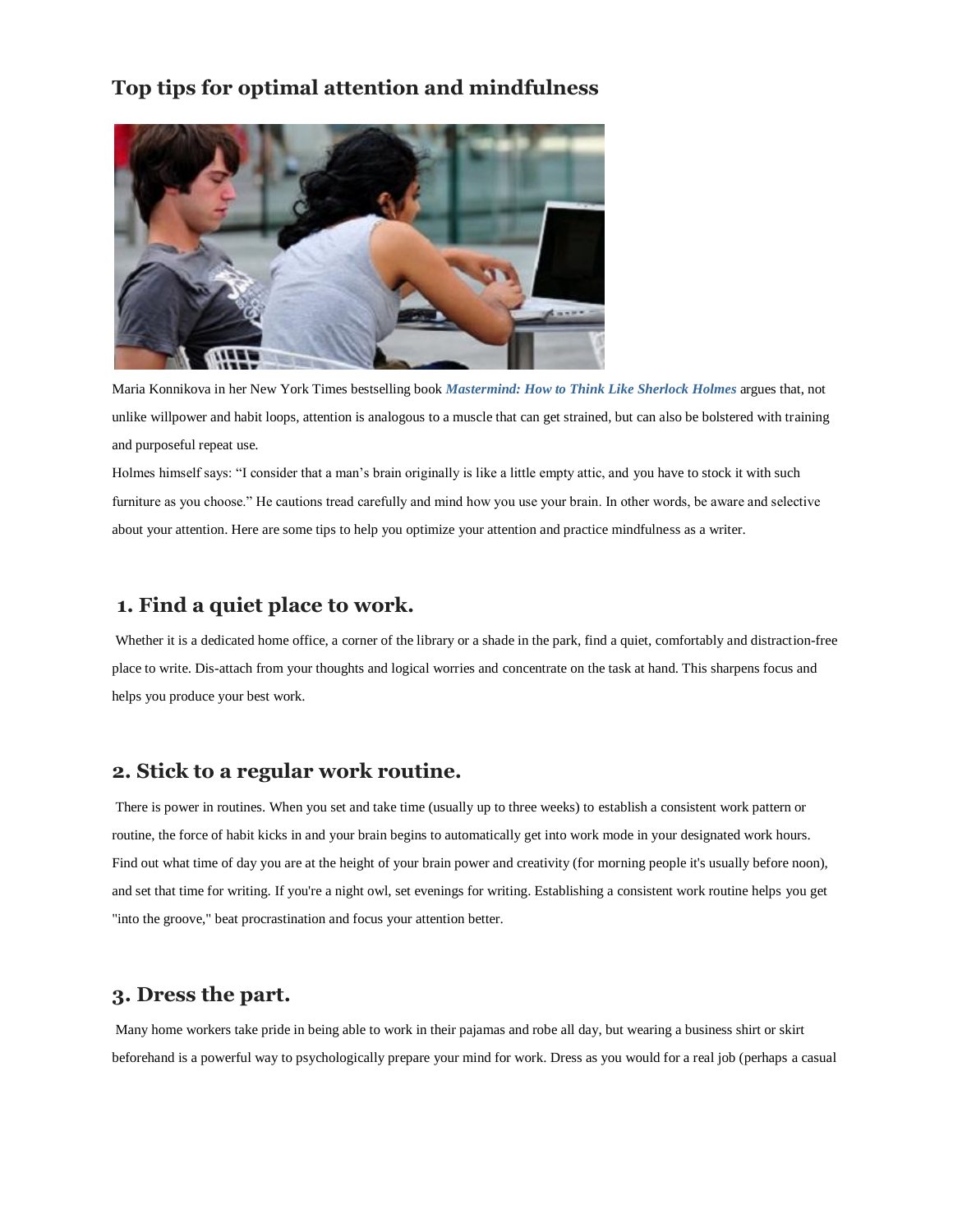one) before you sit at your desk to work. This puts you in the right mindset and sends a warning to anyone who might think of interrupting you during work hours that you are serious about your work. It also boosts concentration and shows professionalism.

#### **4. Take short breaks in between work.**

The brain can only give full attention for so long. If you force yourself to work for twelve hours straight, you will strain and fatigue your brain. Consequently, you will lose attention and make mistakes you otherwise would have easily avoided. Understand your optimum attention span. If your optimal attention span for writing is half an hour, take a five minutes break after each 30 minutes writing period. Shower, walk or do anything else other than writing during your break. When you get back to your desk, your mind will be refreshed and you will be ready for another intensive writing spell.

## **5. Read widely and often.**

Reading is to the mind what exercise is to the body. Apart from helping you expand your vocabulary and teaching you more about the world we live in, reading widely and often strengthens brain connections and improves your concentration capabilities. When you are reading, you sit silently and still so you can focus on the story. Do this regularly and you develop the ability to sit silently and quietly for long periods to do what needs to be done. Besides, it's fun and enjoyable to read and learn new things from books!

## **6. Quit chasing compliments.**

Complements, awards and praise are nice—everybody enjoys them. It feels nice to hear someone tell you they like your writing and you are really talented. However, a desperate need for praise beats the purpose of writing. It shifts attention from the writing itself to the need for approval. You lose sight of your duty to educate, inform and entertain and start living for people's acceptance. Quit chasing praise and accolades and focus on doing your job the best way possible. The praise will come on its own. Lecrae warns if you live for people's acceptance, you will die from their rejection.

## **7. Watch what you eat.**

What you eat affects your mind. For example, high levels of sugar and fat can make it difficult for your mind to process information and leave you sluggish and easily distracted. When you mind is sluggish and easily distracted, it becomes near impossible to focus and do anything productive. Eat right to keep healthy and improve your attention. Low fat versions of your normal meals, sugar free snacks and fresh fruits are highly recommended. Avoid fat and sugar intake whenever possible, even if you're not diabetic.